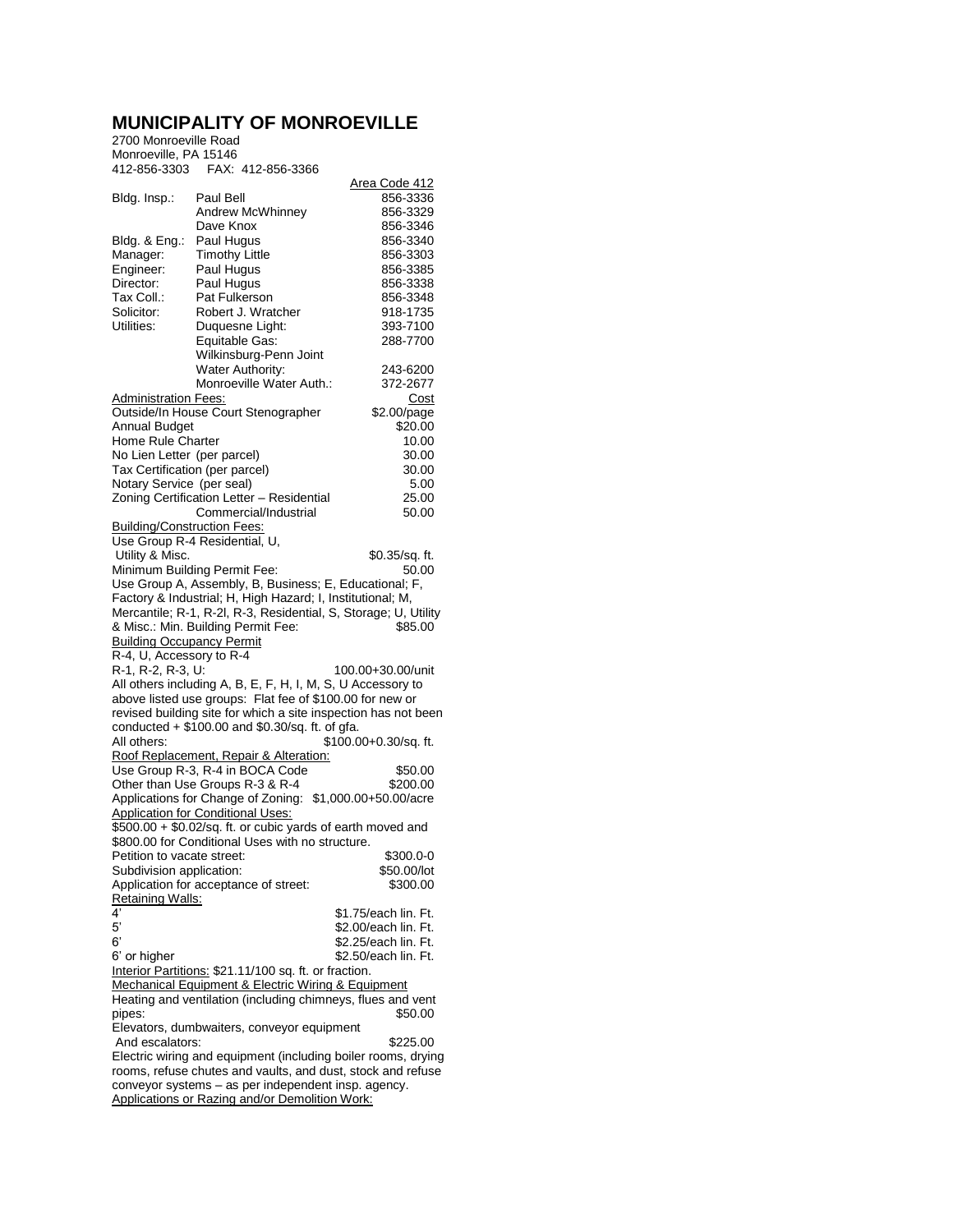| Floor area: 2,000 sq. ft. or less:<br>More than 2,000 sq. ft.: \$80.00+\$20.00 each 1,000 sq. ft                                                                                                                                                                                                                                                                                           | \$80.00                 |
|--------------------------------------------------------------------------------------------------------------------------------------------------------------------------------------------------------------------------------------------------------------------------------------------------------------------------------------------------------------------------------------------|-------------------------|
| Moving of structures: 2,000 sq. ft. or less:                                                                                                                                                                                                                                                                                                                                               | \$75.00                 |
| Over 2,000 sq. ft. - \$50.00 + \$15.00 for each 1,000 sq. ft. or                                                                                                                                                                                                                                                                                                                           |                         |
| fraction thereof in excess of 2,000 sq. ft.                                                                                                                                                                                                                                                                                                                                                |                         |
| <b>Highway &amp; Street Occupancy Permits &amp; Restoration</b>                                                                                                                                                                                                                                                                                                                            |                         |
| Charges:                                                                                                                                                                                                                                                                                                                                                                                   |                         |
| Initial issuance fee:                                                                                                                                                                                                                                                                                                                                                                      | \$50.00                 |
| Extension of time for completion                                                                                                                                                                                                                                                                                                                                                           | \$10,00                 |
| Drive or street connection:                                                                                                                                                                                                                                                                                                                                                                |                         |
| Residential driveway, 0' - 13':                                                                                                                                                                                                                                                                                                                                                            | \$10.00                 |
| Over 13' - 20':                                                                                                                                                                                                                                                                                                                                                                            | \$15.00                 |
| Commercial driveway, 0' - 20':                                                                                                                                                                                                                                                                                                                                                             | \$20.00                 |
| $20' - 35'$                                                                                                                                                                                                                                                                                                                                                                                | \$35.00                 |
| Over 35':                                                                                                                                                                                                                                                                                                                                                                                  | \$50.00                 |
| Street connection (each):<br>Restoration or improved road surfaces when performed by                                                                                                                                                                                                                                                                                                       | \$50.00                 |
| Monroeville:                                                                                                                                                                                                                                                                                                                                                                               | \$50.00+\$15.00/sq. yd. |
| Road occupancy in excess of posted weight limit: Post bond                                                                                                                                                                                                                                                                                                                                 |                         |
| in amount of \$20.00/mile.                                                                                                                                                                                                                                                                                                                                                                 |                         |
| Subsurface & Surface Facility Installations:                                                                                                                                                                                                                                                                                                                                               |                         |
| Each line 50' or less                                                                                                                                                                                                                                                                                                                                                                      |                         |
| (each new non-continuous section)                                                                                                                                                                                                                                                                                                                                                          | \$15.00                 |
| Additional connected line:                                                                                                                                                                                                                                                                                                                                                                 | \$5.00                  |
| (each 100 ft. or fraction)                                                                                                                                                                                                                                                                                                                                                                 |                         |
| Crossing made by trenching or tunneling:                                                                                                                                                                                                                                                                                                                                                   | \$30.00                 |
| Crossing made by boring, driving or drilling (boring pits in                                                                                                                                                                                                                                                                                                                               |                         |
| berm only):                                                                                                                                                                                                                                                                                                                                                                                | \$6.00                  |
| Crossing made by boring, driving or drilling (one boring pit in                                                                                                                                                                                                                                                                                                                            |                         |
| road):                                                                                                                                                                                                                                                                                                                                                                                     | \$20.00                 |
| Installation or replacement of manhole and inlet placed in<br>right-of-way independently or with other permit operations:                                                                                                                                                                                                                                                                  |                         |
|                                                                                                                                                                                                                                                                                                                                                                                            | \$10.00                 |
| Connection or private Storm Sewer: Pipe to Municipal Sewer                                                                                                                                                                                                                                                                                                                                 |                         |
| Systems (inlets, manhole) Tap in Fee:                                                                                                                                                                                                                                                                                                                                                      |                         |
| Hydraulic analysis computed by registered engineer must                                                                                                                                                                                                                                                                                                                                    |                         |
| accompany all such connections:                                                                                                                                                                                                                                                                                                                                                            | \$100.00                |
| Facility Openings, excluding D2 (e.g., service connections if                                                                                                                                                                                                                                                                                                                              |                         |
| performed independently, or withy other permit operations                                                                                                                                                                                                                                                                                                                                  |                         |
| repairs) each opening:                                                                                                                                                                                                                                                                                                                                                                     |                         |
| Improved surface opening:                                                                                                                                                                                                                                                                                                                                                                  | \$20.00                 |
| Berm opening:                                                                                                                                                                                                                                                                                                                                                                              | \$5.00                  |
| Core borings, each:<br>Overhead facilitiy installations (e.g., poles, guys and/or                                                                                                                                                                                                                                                                                                          | \$5.00                  |
| anchors):                                                                                                                                                                                                                                                                                                                                                                                  |                         |
| New or original construction facilities:                                                                                                                                                                                                                                                                                                                                                   |                         |
| 1-5 minimum fee:                                                                                                                                                                                                                                                                                                                                                                           | \$15.00                 |
| Each additional pole over 5:                                                                                                                                                                                                                                                                                                                                                               | \$3.00                  |
| Replacement or renewal of existing facilities:                                                                                                                                                                                                                                                                                                                                             |                         |
| 1-5 minimum fee:                                                                                                                                                                                                                                                                                                                                                                           | \$10.00                 |
| Each additional pole over 5:                                                                                                                                                                                                                                                                                                                                                               | \$3.00                  |
| Removal of pole:                                                                                                                                                                                                                                                                                                                                                                           | issuance fee only       |
| Inspection of street and highways by municipal engineer:                                                                                                                                                                                                                                                                                                                                   |                         |
| Site Plan Approval:                                                                                                                                                                                                                                                                                                                                                                        |                         |
| New structure or addition:                                                                                                                                                                                                                                                                                                                                                                 | \$500.00+\$0.05/sq. ft. |
|                                                                                                                                                                                                                                                                                                                                                                                            |                         |
|                                                                                                                                                                                                                                                                                                                                                                                            |                         |
|                                                                                                                                                                                                                                                                                                                                                                                            | \$500.00                |
|                                                                                                                                                                                                                                                                                                                                                                                            | \$200.00                |
|                                                                                                                                                                                                                                                                                                                                                                                            | \$25.00                 |
|                                                                                                                                                                                                                                                                                                                                                                                            |                         |
|                                                                                                                                                                                                                                                                                                                                                                                            | \$50.00+\$2.00/sq. ft.  |
|                                                                                                                                                                                                                                                                                                                                                                                            | 50.00+\$2.00/sq. ft.    |
|                                                                                                                                                                                                                                                                                                                                                                                            | \$100.00                |
|                                                                                                                                                                                                                                                                                                                                                                                            | \$100.00                |
|                                                                                                                                                                                                                                                                                                                                                                                            |                         |
|                                                                                                                                                                                                                                                                                                                                                                                            |                         |
|                                                                                                                                                                                                                                                                                                                                                                                            | \$100.00                |
| Without structure or existing structure, no addition proposed:<br>Proceedings before BOCA Board:<br>Certificate of non-conformance:<br><b>Sign Permits</b><br>Ground sign:<br>Wall or roof sign:<br>Temporary sign:<br>Promotional balloons, inflatable:<br><b>BOCA Basic Building Code</b><br><b>Temporary Structures</b><br>Tent fee:<br>Trailer fee:<br>Extension of time, renewal fee: | \$300.00<br>\$200.00    |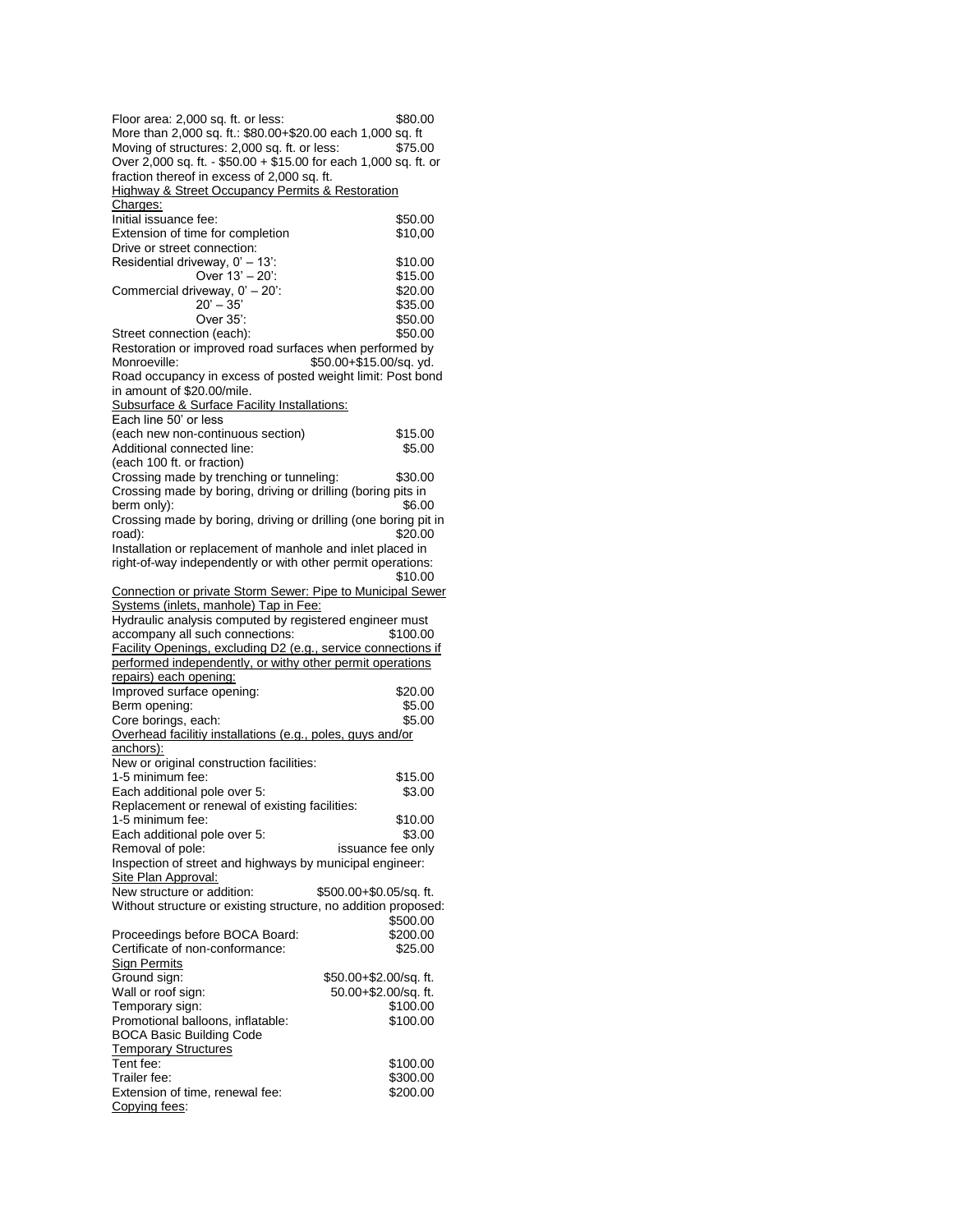| Ordinances, 1-10 pages                                                                                            | \$0.25/page; min. \$2.00               |  |
|-------------------------------------------------------------------------------------------------------------------|----------------------------------------|--|
| Ordinances delivered US Mail                                                                                      | \$5.00                                 |  |
| Research: \$20.00 minimum + staff time and reproduction                                                           |                                        |  |
| costs.                                                                                                            |                                        |  |
| <b>Equipment Rental Fees</b>                                                                                      |                                        |  |
| Equipment/Operator Charges (trucks, grader, loader,<br>backhoe, chipper, air compressor, leaf collector, sweeper, |                                        |  |
| roller, etc.):                                                                                                    |                                        |  |
| 7:00 a.m. - 3:00 p.m. 1 operator/hour                                                                             | \$70.00                                |  |
| 7:00 a.m. - 3:00 p.m. 2 operators/hour                                                                            | \$95.00                                |  |
| 3:30 p.m. - 7:00 a.m. 1 operator/hour                                                                             | \$85.00                                |  |
| 3:30 p.m. - 7:00 a.m. 2 operators/hour                                                                            | \$125.00                               |  |
| Snow plowing per hour:                                                                                            | \$85.00                                |  |
| Cindering, per hour + materials                                                                                   | \$85.00                                |  |
| Street sweeping, per hour                                                                                         | \$85.00                                |  |
| Materials used                                                                                                    | actual cost                            |  |
| <b>Fire Prevention Code Fees:</b>                                                                                 |                                        |  |
| Contact borough office for detailed rates.                                                                        |                                        |  |
| Land Disturbance:                                                                                                 |                                        |  |
| Minor excavations/minor timbering and logging operation:                                                          |                                        |  |
| 100 cu. yds. or less<br>Minimum bond to guarantee completion                                                      | \$10.00<br>\$75.00                     |  |
| 5,000 cu. yds. or less                                                                                            | \$100.00                               |  |
| More than 5,000 cu. yds: \$100.00+\$10.00 every 1,000                                                             |                                        |  |
| additional cu. yds.                                                                                               |                                        |  |
| Permit - minor timbering & logging                                                                                | \$150.00                               |  |
| Restoration of property - bond                                                                                    | \$2,500/acre                           |  |
| Major timbering & logging operation:                                                                              |                                        |  |
| Ordinance change:                                                                                                 | \$1,000.00+\$50.00/acre                |  |
| Deposit                                                                                                           | 1,000.00                               |  |
| Appeal to municipal engineer                                                                                      | \$1,000.00+\$100.00/acre               |  |
| Review fee deposit for appeal                                                                                     | 2,000.00                               |  |
| <b>Planning Department Fees:</b>                                                                                  |                                        |  |
| Application for Rezoning and/or Zoning:                                                                           |                                        |  |
| Ordinance change<br>Review fee                                                                                    | $$1,500.00 + $50.00/$ acre<br>1,000.00 |  |
| Application for Conditional Use: \$800.00+\$0.05/sq. ft. of                                                       |                                        |  |
| structure or cu. yd. of earth moved or \$800.00 for a                                                             |                                        |  |
| Conditional Use with no structure.                                                                                |                                        |  |
| Review fee for Conditional Use                                                                                    | \$2,000.00                             |  |
| Application for Site Plans                                                                                        | \$500.00+\$0.05/sq.ft.                 |  |
| <b>Review Fee for Site Plans</b>                                                                                  | \$2,000.00                             |  |
| Application for Subdivision                                                                                       | \$50.00/lot                            |  |
| Review Fee for Subdivision                                                                                        | \$2,000.00                             |  |
| <b>Review Fee for Minor Subdivision</b>                                                                           | \$350.00                               |  |
| <b>Police Department Fees:</b>                                                                                    |                                        |  |
| Alarm permit (annual)                                                                                             | \$240.00                               |  |
| Copy of Accident Report                                                                                           | \$15.00                                |  |
| Resident (proof of residency required)                                                                            | \$5.00                                 |  |
| Per page over two pages                                                                                           | \$1.00<br>\$15.00                      |  |
| Copy of Incident Report<br>Resident (proof of residency required)                                                 | \$5.00                                 |  |
| Per page over two pages                                                                                           | \$1.00                                 |  |
| False burglar alarm                                                                                               | Warnings<br>1-3/year                   |  |
|                                                                                                                   | $4-10$ /year<br>\$25.00 each           |  |
|                                                                                                                   | Over 10<br>\$50.00 each                |  |
| Parking in fire lane                                                                                              | \$20.00 within 48 hours                |  |
| Parking violations                                                                                                | \$10.00                                |  |
| <b>Maps and Publication Fees:</b>                                                                                 |                                        |  |
| Zoning Ordinance                                                                                                  | \$20.00                                |  |
| Zoning Map                                                                                                        | \$10.00                                |  |
| Large Municipal Map                                                                                               | \$10.00                                |  |
| Sewer Map                                                                                                         | \$10.00                                |  |
| Ward Map                                                                                                          | \$10.00                                |  |
| <b>Other Maps</b><br>Street Index                                                                                 | At cost<br>\$2.00                      |  |
| Aerial Map                                                                                                        | \$10.00                                |  |
| Topographical Map (mine map)                                                                                      | \$10.00                                |  |
| <b>Home Rule Charter</b>                                                                                          | \$10.00                                |  |
| <b>Annual Budget</b>                                                                                              | \$20.00                                |  |